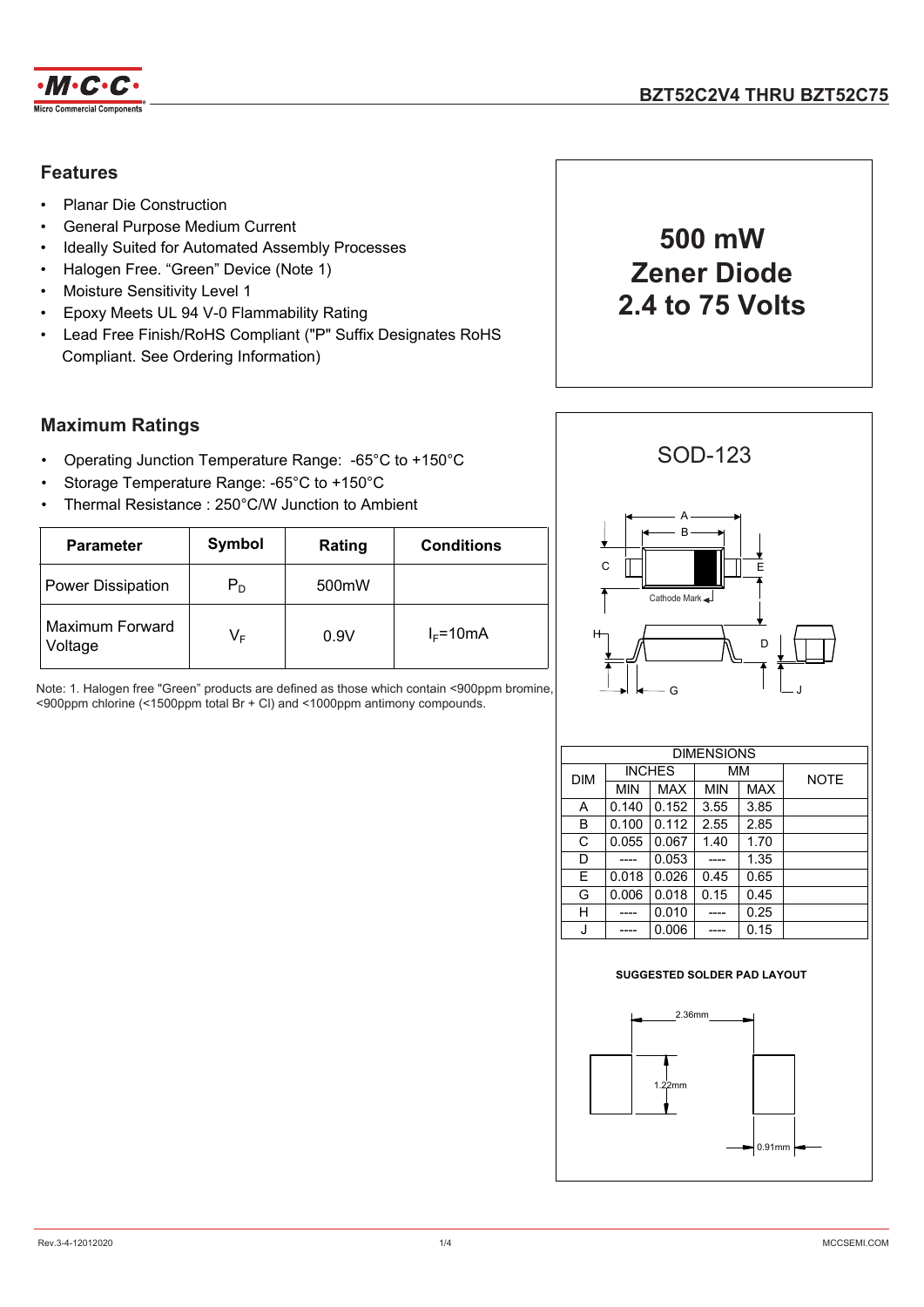

# **Electrical Characteristics @ 25°C Unless Otherwise Specified**

| <b>MCC</b><br>Part Number | Zener Voltage |                                  |         | Maximum<br>Zener<br>Impedance $(2)$ |                                 | Maximum<br>Zener Impedance <sup>(2)</sup> |                                 | Maximum<br><b>Reverse Current</b><br>$I_R$ (Max) $\textcircled{2}$ V <sub>R</sub> |       | <b>Typical Temperature</b><br>Coefficent $@$ $I_{ZTC}$ |             | Marking<br>Code |
|---------------------------|---------------|----------------------------------|---------|-------------------------------------|---------------------------------|-------------------------------------------|---------------------------------|-----------------------------------------------------------------------------------|-------|--------------------------------------------------------|-------------|-----------------|
|                           |               | $V_Z \overline{\omega}$ $V_{ZT}$ |         | $I_{ZT}$                            | $Z_{ZT}$ $\textcircled{1}_{ZT}$ | $I_{ZK}$                                  | $Z_{ZK}$ $\textcircled{1}_{ZK}$ | $I_R$                                                                             | $V_R$ |                                                        | mV/°C       |                 |
|                           | Min.(V)       | Nom(V)                           | Max.(V) | mA                                  | Ω                               | mA                                        | Ω                               | μA                                                                                | V     | Min                                                    | Max.        |                 |
| <b>BZT52C2V4</b>          | 2.28          | 2.4                              | 2.56    | 5                                   | 100                             | 1.0                                       | 600                             | 50                                                                                | 1.0   | $-3.5$                                                 | 0           | <b>WX</b>       |
| <b>BZT52C2V7</b>          | 2.5           | 2.7                              | 2.9     | 5                                   | 100                             | 1.0                                       | 600                             | 20                                                                                | 1.0   | $-3.5$                                                 | $\mathbf 0$ | W <sub>1</sub>  |
| <b>BZT52C3V0</b>          | 2.8           | 3.0                              | 3.2     | 5                                   | 95                              | 1.0                                       | 600                             | 10                                                                                | 1.0   | $-3.5$                                                 | 0           | W <sub>2</sub>  |
| BZT52C3V3                 | 3.1           | 3.3                              | 3.5     | 5                                   | 95                              | 1.0                                       | 600                             | 5                                                                                 | 1.0   | $-3.5$                                                 | 0           | W <sub>3</sub>  |
| <b>BZT52C3V6</b>          | 3.4           | 3.6                              | 3.8     | 5                                   | 90                              | 1.0                                       | 600                             | 5                                                                                 | 1.0   | $-3.5$                                                 | 0           | W4              |
| BZT52C3V9                 | 3.7           | 3.9                              | 4.1     | 5                                   | 90                              | 1.0                                       | 600                             | 3                                                                                 | 1.0   | $-3.5$                                                 | $\mathbf 0$ | W <sub>5</sub>  |
| <b>BZT52C4V3</b>          | 4.0           | 4.3                              | 4.6     | 5                                   | 90                              | 1.0                                       | 600                             | 3                                                                                 | 1.0   | $-3.5$                                                 | $\Omega$    | W <sub>6</sub>  |
| <b>BZT52C4V7</b>          | 4.4           | 4.7                              | 5.0     | 5                                   | 80                              | 1.0                                       | 500                             | 3                                                                                 | 2.0   | $-3.5$                                                 | 0.2         | W7              |
| BZT52C5V1                 | 4.8           | 5.1                              | 5.4     | 5                                   | 60                              | 1.0                                       | 480                             | $\overline{c}$                                                                    | 2.0   | $-2.7$                                                 | 1.2         | W8              |
| BZT52C5V6                 | 5.2           | 5.6                              | 6.0     | 5                                   | 40                              | 1.0                                       | 400                             | $\mathbf{1}$                                                                      | 2.0   | $-2.0$                                                 | 2.5         | W9              |
| <b>BZT52C6V2</b>          | 5.8           | 6.2                              | 6.6     | 5                                   | 10                              | 1.0                                       | 150                             | 3                                                                                 | 4.0   | 0.4                                                    | 3.7         | <b>WA</b>       |
| <b>BZT52C6V8</b>          | 6.4           | 6.8                              | 7.2     | 5                                   | 15                              | 1.0                                       | 80                              | $\overline{2}$                                                                    | 4.0   | 1.2                                                    | 4.5         | <b>WB</b>       |
| <b>BZT52C7V5</b>          | 7.0           | 7.5                              | 7.9     | 5                                   | 15                              | 1.0                                       | 80                              | $\mathbf{1}$                                                                      | 5.0   | 2.5                                                    | 5.3         | <b>WC</b>       |
| <b>BZT52C8V2</b>          | 7.7           | 8.2                              | 8.7     | 5                                   | 15                              | 1.0                                       | 80                              | 0.7                                                                               | 5.0   | 3.2                                                    | 6.2         | <b>WD</b>       |
| <b>BZT52C9V1</b>          | 8.5           | 9.1                              | 9.6     | 5                                   | 15                              | 1.0                                       | 100                             | 0.5                                                                               | 6.0   | 3.8                                                    | 7.0         | <b>WE</b>       |
| <b>BZT52C10</b>           | 9.4           | 10                               | 10.6    | 5                                   | 20                              | 1.0                                       | 150                             | 0.2                                                                               | 7.0   | 4.5                                                    | 8.0         | WF              |
| <b>BZT52C11</b>           | 10.4          | 11                               | 11.6    | 5                                   | 20                              | 1.0                                       | 150                             | 0.1                                                                               | 8.0   | 5.4                                                    | 9.0         | WG              |
| <b>BZT52C12</b>           | 11.4          | 12                               | 12.7    | 5                                   | 25                              | 1.0                                       | 150                             | 0.1                                                                               | 8.0   | 6.0                                                    | 10.0        | WH              |
| <b>BZT52C13</b>           | 12.4          | 13                               | 14.1    | 5                                   | 30                              | 1.0                                       | 170                             | 0.1                                                                               | 8.0   | 7.0                                                    | 11.0        | WI              |
| <b>BZT52C15</b>           | 13.8          | 15                               | 15.6    | 5                                   | 30                              | 1.0                                       | 200                             | 0.1                                                                               | 10.5  | 9.2                                                    | 13.0        | WJ              |
| <b>BZT52C16</b>           | 15.3          | 16                               | 17.1    | 5                                   | 40                              | 1.0                                       | 200                             | 0.1                                                                               | 11.2  | 10.4                                                   | 14.0        | WK              |
| <b>BZT52C18</b>           | 16.8          | 18                               | 19.1    | 5                                   | 45                              | 1.0                                       | 225                             | 0.1                                                                               | 12.6  | 12.4                                                   | 16.0        | <b>WL</b>       |
| <b>BZT52C20</b>           | 18.8          | 20                               | 21.2    | 5                                   | 55                              | 1.0                                       | 225                             | 0.1                                                                               | 14.0  | 14.4                                                   | 18.0        | <b>WM</b>       |
| <b>BZT52C22</b>           | 20.8          | 22                               | 23.3    | 5                                   | 55                              | 1.0                                       | 250                             | 0.1                                                                               | 15.4  | 16.4                                                   | 20.0        | <b>WN</b>       |
| <b>BZT52C24</b>           | 22.8          | 24                               | 25.6    | 5                                   | 70                              | 1.0                                       | 250                             | 0.1                                                                               | 16.8  | 18.4                                                   | 22.0        | <b>WO</b>       |
| <b>BZT52C27</b>           | 25.1          | 27                               | 28.9    | $\overline{c}$                      | 80                              | 0.5                                       | 300                             | 0.1                                                                               | 18.9  | 21.4                                                   | 25.3        | <b>WP</b>       |
| <b>BZT52C30</b>           | 28            | 30                               | 32      | 2                                   | 80                              | 0.5                                       | 300                             | 0.1                                                                               | 21.0  | 24.4                                                   | 29.4        | WQ              |
| <b>BZT52C33</b>           | 31            | 33                               | 35      | $\overline{c}$                      | 80                              | 0.5                                       | 325                             | 0.1                                                                               | 23.1  | 27.4                                                   | 33.4        | <b>WR</b>       |
| <b>BZT52C36</b>           | 34            | 36                               | 38      | 2                                   | 90                              | 0.5                                       | 350                             | 0.1                                                                               | 25.2  | 30.4                                                   | 37.4        | WS              |
| <b>BZT52C39</b>           | 37            | 39                               | 41      | $\overline{2}$                      | 130                             | 0.5                                       | 350                             | 0.1                                                                               | 27.3  | 33.4                                                   | 41.2        | WT              |
| <b>BZT52C43</b>           | 40            | 43                               | 46      | 5                                   | 100                             | 1.0                                       | 700                             | 0.1                                                                               | 32.0  | 10.0                                                   | 12.0        | WU              |
| <b>BZT52C47</b>           | 44            | 47                               | 50      | 5                                   | 100                             | 1                                         | 750                             | 0.1                                                                               | 35    | 10                                                     | 12          | WV              |
| <b>BZT52C51</b>           | 48            | 51                               | 54      | 5                                   | 100                             | $\mathbf{1}$                              | 750                             | 0.1                                                                               | 38    | 10                                                     | 12          | <b>WW</b>       |
| <b>BZT52C56</b>           | 53            | 56                               | 59      | $\overline{2}$                      | 200                             | $\mathbf{1}$                              | 1000                            | 0.1                                                                               | 42    | 33.4                                                   | 41.2        | X1              |
| <b>BZT52C62</b>           | 59            | 62                               | 65      | $\overline{2}$                      | 150                             | $\mathbf{1}$                              | 1000                            | 0.1                                                                               | 46    | 10                                                     | 12          | 5X2             |
| <b>BZT52C68</b>           | 64.6          | 68                               | 71.4    | $\overline{c}$                      | 200                             | $\mathbf{1}$                              | 1000                            | 0.1                                                                               | 51    | 10                                                     | 12          | 5X3             |
| <b>BZT52C75</b>           | 71            | 75                               | 79      | $\overline{2}$                      | 250                             | $\mathbf{1}$                              | 1000                            | 0.1                                                                               | 56    | 10                                                     | 12          | 5X4             |

Note : 2. f=1KHz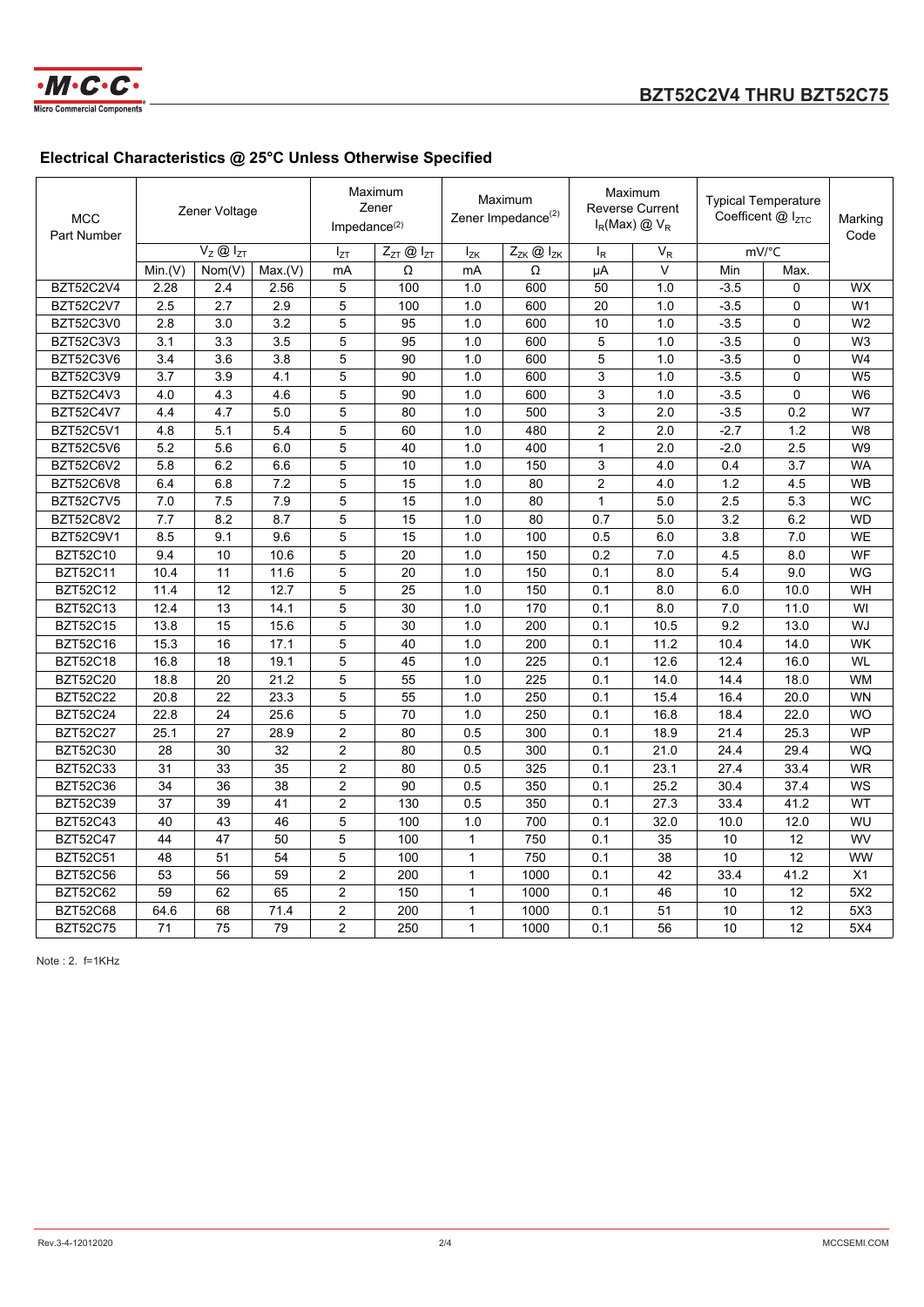

## **Curve Characteristics**